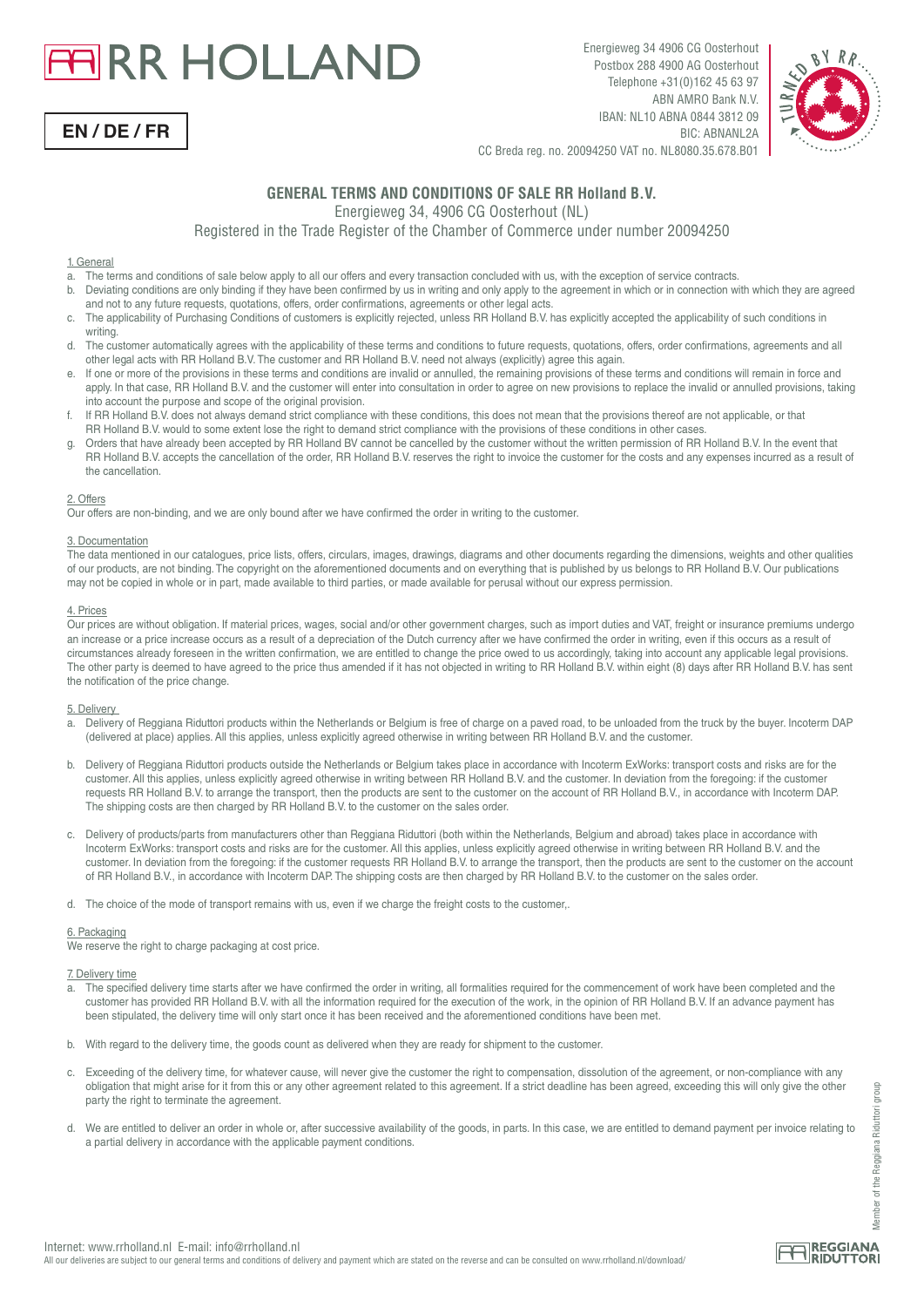Risk of transfer of ownership and reservation of ownership

- a. Immediately after the goods are considered delivered within the meaning of 7b, the customer bears the risk for all direct or indirect damage that may occur to or by these goods, for the customer or third parties.
- b. Without prejudice to the provisions of the previous paragraph and in 7b, the ownership of these goods will only be transferred to the customer as soon as all that the customer owes us with regard to these goods, including any interest and costs, has been paid.
- c. With regard to the unpaid bills of the customer, it will be assumed that stocks of articles supplied by RR Holland B.V. in the customer's warehouse relate to them.

9. Warranty, liability and indemnification

With due observance of the limitations set out below, we vouch for both the soundness of the goods supplied by us and the quality of the materials supplied and used by us for that purpose, to the effect that all defects in the delivered goods, of which the customer proves that they arose within 24 months after delivery within the meaning of 7b, result of the construction designed by us but which is unsound, faulty workmanship or use of poor material, will be repaired by us free of charge. To this end, the customer must return the defective goods carriage paid to our address.

We are therefore never obliged to repair any damage on the spot. These warranty provisions expire if and as soon as the buyer and/or third parties have performed work on the delivered goods without our prior written permission.

- b. If we consider replacing goods or parts with new ones to fulfil our guarantee obligation, we will deliver them free of charge and carriage paid, but otherwise subject to the same conditions as for the parts to be replaced. Goods or parts which are replaced by new ones become our property again upon delivery and are returned to us free of charge by the customer.
- c. The guarantee does not apply to defects that are the result of any government regulation with regard to the nature or quality of the materials used; it also does not apply to paintwork and chrome work, unless the damage was caused by quality and/or construction errors of other parts. The customer must complain about externally visible defects within 8 days after the customer has received the goods, failing which our guarantee obligation with regard to those defects will lapse.
- e. The alleged non-compliance with our guarantee obligation does not relieve the customer from the obligations that may arise for it from this or from any other agreement concluded with us.
- f. We are not obliged to give any guarantee whatever the name may be if the customer does not, not properly, or not timely fulfil any obligation that may arise for it from this or from any other agreement related to this agreement.
- g. Our liability is limited to the guarantee obligation described above. We are never liable for any direct or indirect damage caused directly or indirectly by the operation or non-operation of the goods delivered or processed by us, or inflicted by personnel in our service on goods and/or persons - no matter which or who. The buyer is obliged to indemnify us against all claims from third parties in respect of such costs, damage and interest, unless this damage is attributable to intent or gross negligence of RR Holland B.V. itself.
- h. If the warranty obligations cannot be met, for example due to import and/or export prohibitions, strikes or other unforeseeable circumstances, they will be suspended.
- The aforementioned guarantee provisions are only valid for products from Reggiana Riduttori. For other products, the warranty provisions of the manufacturers of these products apply.

# 10. Payment

- a. Payment must be made within 30 days after delivery of the goods or services. The buyer is not permitted to compensate any amount with the amount it owes.
- b. We enter every agreement of purchase and sale under the condition precedent that the information obtained by us shows the sufficient creditworthiness of the buyer.
- c. We are entitled at all times, also after we have fully or partially implemented an order, before continuing to deliver, to oblige the buyer to provide assurances, to our satisfaction, that it will meet its payment obligations.
- d. If the payment term is exceeded, the other party is obliged to pay an interest of 1% per month on the amount outstanding from time to time, without notice of default being required. All judicial and extrajudicial costs that RR Holland B.V. must incur to collect what is owed by the other party, will be borne by the other party. The extrajudicial costs are deemed to amount to at least 15% of the claim. Furthermore, if the other party fails to fulfil its obligations, RR Holland B.V. is entitled, without judicial intervention being required, to dissolve the agreement in whole or in part.
- e. In deviation from the provisions of sub 10a, we are authorized to deliver only against payment in advance, cash payment or cash on delivery, if necessary in deviation from any agreements made in advance, in cases that we believe to be eligible.

# 11. Arbitration

All disputes, including disputes that are only considered as such by one of the parties, that may arise between the parties as a result of this agreement or as a result of agreements that may result from this agreement, will, subject to the power of the parties to litigate the decisions of the President of the District Court in summary proceedings, be submitted at our discretion, either to the competent court in Breda, or to the Dutch court that is competent according to the legal provisions, or to an arbitral tribunal, to be appointed and to do justice in accordance with the Articles of Association of the Council of Arbitration for Metallurgy and Trade in The Hague.

# 12. Applicable law

Only Dutch law applies to the agreement between RR Holland and the customer.

#### 13. Complaints

The other party must submit complaints about delivered goods and services performed in writing to RR Holland within 10 working days after delivery.

# 14. Privacy

To the extent that RR Holland B.V. processes personal data from and on behalf of the customer when executing the agreement with the customer, the privacy statement of RR Holland B.V. applies. This is a separate document in addition to these terms and conditions, but forms an integral part of these terms and conditions.

#### 15. Change of terms and conditions

RR Holland B.V. reserves the right to change these terms and conditions.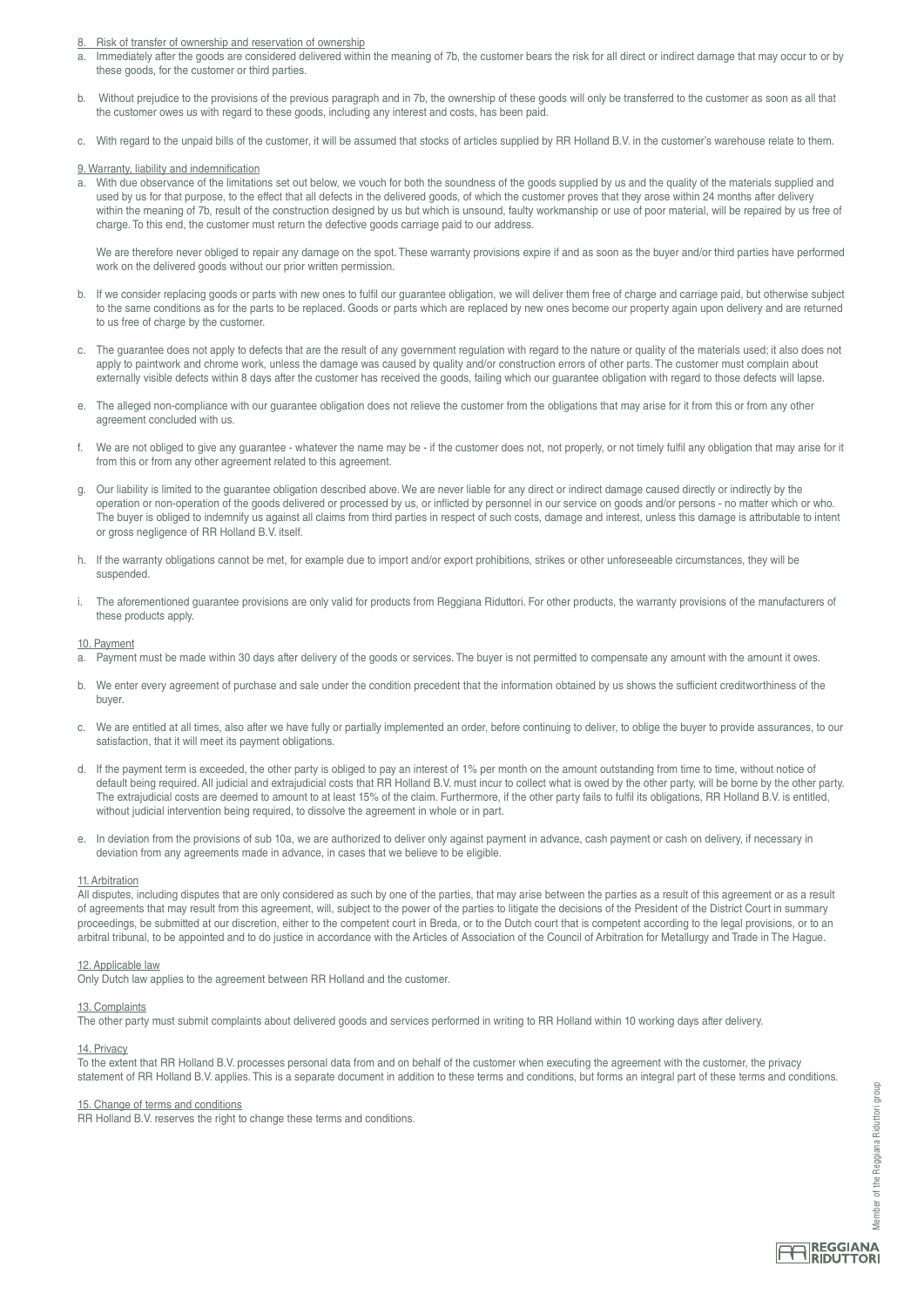# **ARR HOLLAND**

# **ALLGEMEINE GESCHÄFTS- UND VERKAUFSBEDINGUNGEN VON RR Holland B.V.**

Energieweg 34, 4906 CG Oosterhout (NL)

Eingetragen im Handelsregister unter der Nummer 20094250

# 1. Allgemeines

- a. Die nachstehenden Verkaufs- und Geschäftsbedingungen gelten mit Ausnahme von Dienstleistungsverträgen für alle unsere Angebote und mit uns vereinbarten Transaktionen.<br>b Abweichende
- b. Abweichende Bedingungen sind nur verbindlich, wenn sie von uns schriftlich bestätigt wurden und gelten nur für den Vertrag, in dem oder im Zusammenhang mit dem sie vereinbart wurden und können von Kunden nicht stillschweigend auf zukünftige Anfragen, Quotierungen, Angebote, Auftragsbestätigungen, Vereinbarungen oder andere Rechtshandlungen übertragen werden.
- Die Anwendbarkeit von Einkaufsbedingungen des Kunden wird ausdrücklich abgelehnt, es sei denn, RR Holland B.V. hat die Anwendbarkeit dieser Bedingungen ausdrücklich schriftlich bestätigt.<br>In Der Kunde erklärt sich automatis
- d. Der Kunde erklärt sich automatisch mit der Anwendbarkeit dieser Allgemeinen Verkaufs- und Geschäftsbedingungen auf alle zukünftigen Anfragen, Quotierungen, Angebote, Auftragsbestätigungen, Vereinbarungen und alle anderen Rechtshandlungen mit RR Holland B.V. einverstanden. Der Kunde und RR Holland B.V. müssen diese nicht immer (ausdrücklich) erneut vereinbaren.
- Sollten eine oder mehrere Bestimmungen dieser Allgemeinen Verkaufs- und Geschäftsbedingungen ungültig oder aufgehoben werden, bleiben die übrigen Bestimmungen dieser Allgemeinen Verkaufs- und Geschäftsbedingungen in Kraft und bindend. In diesem Fall werden RR Holland B.V. und der Kunde in Absprache treten, um neue Bestimmungen zum Ersatz der ungültigen oder aufgehobenen Bestimmungen unter Berücksichtigung von Zweck und Umfang der ursprünglichen Bestimmung zu vereinbaren.
- f. Auch wenn RR Holland B.V. nicht immer die strikte Einhaltung dieser Bedingungen verlangt, bedeutet dies nicht, dass die Bestimmungen nicht anwendbar sind, oder dass RR Holland B.V. in anderen Fällen bis zu einem gewissen Grad das Recht verlieren würde, die strikte Einhaltung der Bestimmungen dieser Bedingungen zu verlangen.
- g. Bestellungen, die bereits von RR Holland BV angenommen wurden, können vom Kunden ohne die schriftliche Zustimmung von RR Holland B.V. nicht storniert werden. Für den Fall, dass RR Holland B.V. die Stornierung einer Bestellung akzeptiert, behält sich RR Holland B.V. das Recht vor, dem Kunden alle durch die Stornierung entstandenen Kosten und Aufwendungen in Rechnung zu stellen.

# 2. Angebote

Unsere Angebote sind unverbindlich und binden uns erst, wenn wir dem Kunden die Bestellung schriftlich bestätigt haben.

# 3. Dokumentation

Die in unseren Katalogen, Preislisten, Angeboten, Rundschreiben, Abbildungen, Zeichnungen, Diagrammen und anderen Dokumenten genannten Angaben zu Abmessungen, Gewichten und sonstigen Eigenschaften unserer Produkte sind unverbindlich. Das Urheberrecht an den vorgenannten Dokumenten und an allem, was von uns veröffentlicht wird, ist im Besitz von RR Holland B.V.. Unsere Veröffentlichungen dürfen ohne unsere ausdrückliche Zustimmung weder ganz noch teilweise vervielfältigt, Dritten zugänglich gemacht oder zur Einsicht zur Verfügung gestellt werden.

# 4. Preise

Das Recht zu Änderung an unseren Preisen bleibt jederzeit vorbehalten. Sollten sich Materialpreise, Löhne, soziale und/oder andere staatliche Abgaben, wie Einfuhrzölle und Mehrwertsteuer, Fracht- oder Versicherungsprämien erhöhen oder sollte eine Preiserhöhung infolge einer Abwertung der niederländischen Währung notwendig werden, nachdem wir einen Auftrag schriftlich bestätigt haben, sind wir berechtigt, den uns zustehenden Preis unter Berücksichtigung der geltenden gesetzlichen Bestimmungen entsprechend zu ändern. Dies gilt auch, wenn diese vorgenannten Entwicklungen aufgrund von Umständen eintreten, die bereits in der schriftlichen Bestätigung vorgesehen sind. Ein Einverständnis des Vertragspartners mit dem so geänderten Preis gilt als gegeben, wenn er der RR Holland B.V. nicht innerhalb von acht (8) Tagen nach Absenden der Mitteilung über die Preisänderung durch die RR Holland B.V. schriftlich widersprochen hat.

# 5. Lieferung

- a. Die Lieferung von Reggiana Riduttori-Produkten innerhalb der Niederlande oder Belgiens ist auf asphaltierten Straßen kostenlos, solange die Produkte vom Käufer aus dem LKW entladen werden. Es gilt Incoterm DAP (Lieferung vor Ort). All dies gilt, sofern nicht ausdrücklich und schriftlich zwischen RR Holland B.V. und dem Kunden etwas anderes vereinbart wurde.
- b. Die Lieferung von Reggiana Riduttori-Produkten außerhalb der Niederlande oder Belgiens erfolgt in Übereinstimmung mit Incoterm Ex Works (Lieferung ab Werk): Transportkosten und -risiken gehen dabei zu Lasten des Kunden. All dies gilt, sofern nicht ausdrücklich und schriftlich zwischen RR Holland B.V. und dem Kunden etwas anderes vereinbart wurde. In Abweichung von den vorgenannten Regeln: Wenn der Kunde RR Holland B.V. auffordert, den Transport zu organisieren, werden die Produkte zunächst auf Rechnung von RR Holland B.V. gemäß Incoterm DAP an den Kunden versandt. Die Versandkosten werden dann von RR Holland B.V. dem Kunden auf dem Kundenauftrag in Rechnung gestellt.
- Die Lieferung von Produkten/Teilen von anderen Herstellern als Reggiana Riduttori (sowohl innerhalb der Niederlande, Belgien als auch im Ausland) erfolgt in Übereinstimmung mit Incoterm Ex Works (Lieferung ab Werk): Transportkosten und -risiken gehen dabei zu Lasten des Kunden. All dies gilt, sofern nicht ausdrücklich und schriftlich zwischen RR Holland B.V. und dem Kunden etwas anderes vereinbart wurde. In Abweichung von den vorgenannten Regeln: Wenn der Kunde RR Holland B.V. auffordert, den Transport zu organisieren, werden die Produkte zunächst auf Rechnung von RR Holland B.V. gemäß Incoterm DAP an den Kunden versandt. Die Versandkosten werden dann von RR Holland B.V. dem Kunden auf dem Kundenauftrag in Rechnung gestellt.
- d. Die Wahl der Versandart bleibt uns überlassen, auch wenn wir dem Kunden die Frachtkosten in Rechnung stellen.

# 6. Verpackung

Wir behalten uns das Recht vor, Verpackungen zum Selbstkostenpreis zu berechnen.

# 7. Lieferzeit

- a. Die angegebene Lieferzeit beginnt, nachdem wir den Auftrag schriftlich bestätigt haben, alle für den Beginn der Arbeiten erforderlichen Formalitäten erledigt sind und der Kunde RR Holland B.V. nach Ansicht von RR Holland B.V. alle für die Ausführung der Arbeiten erforderlichen Informationen zur Verfügung gestellt hat. Ist eine Vorauszahlung vereinbart, beginnt die Lieferzeit erst nach deren Eingang und Erfüllung der vorgenannten Bedingungen.
- b. Hinsichtlich der Lieferzeit gelten Produkte als geliefert, wenn sie zum Versand an den Kunden bereit sind.
- c. Die Überschreitung der Lieferzeit, gleich aus welchem Grund, gibt dem Kunden niemals das Recht auf Schadenersatz, Auflösung des Vertrages oder Nichteinhaltung einer Verpflichtung, die sich für ihn aus diesem oder einem anderen Vertrag im Zusammenhang mit diesem Vertrag ergeben könnte. Wenn eine strenge Lieferfrist vereinbart ist, gibt eine Überschreitung nur der anderen Partei das Recht, den Vertrag zu kündigen.
- d. Wir sind berechtigt, eine Bestellung ganz oder, nach sukzessiver Verfügbarkeit der Ware, in Teilen zu liefern. In diesem Fall sind wir berechtigt, die Zahlung per Rechnung für eine Teillieferung nach den geltenden Zahlungsbedingungen zu verlangen.

All our deliveries are subject to our general terms and conditions of delivery and payment which are stated on the reverse and can be consulted on www.rrholland.nl/download/

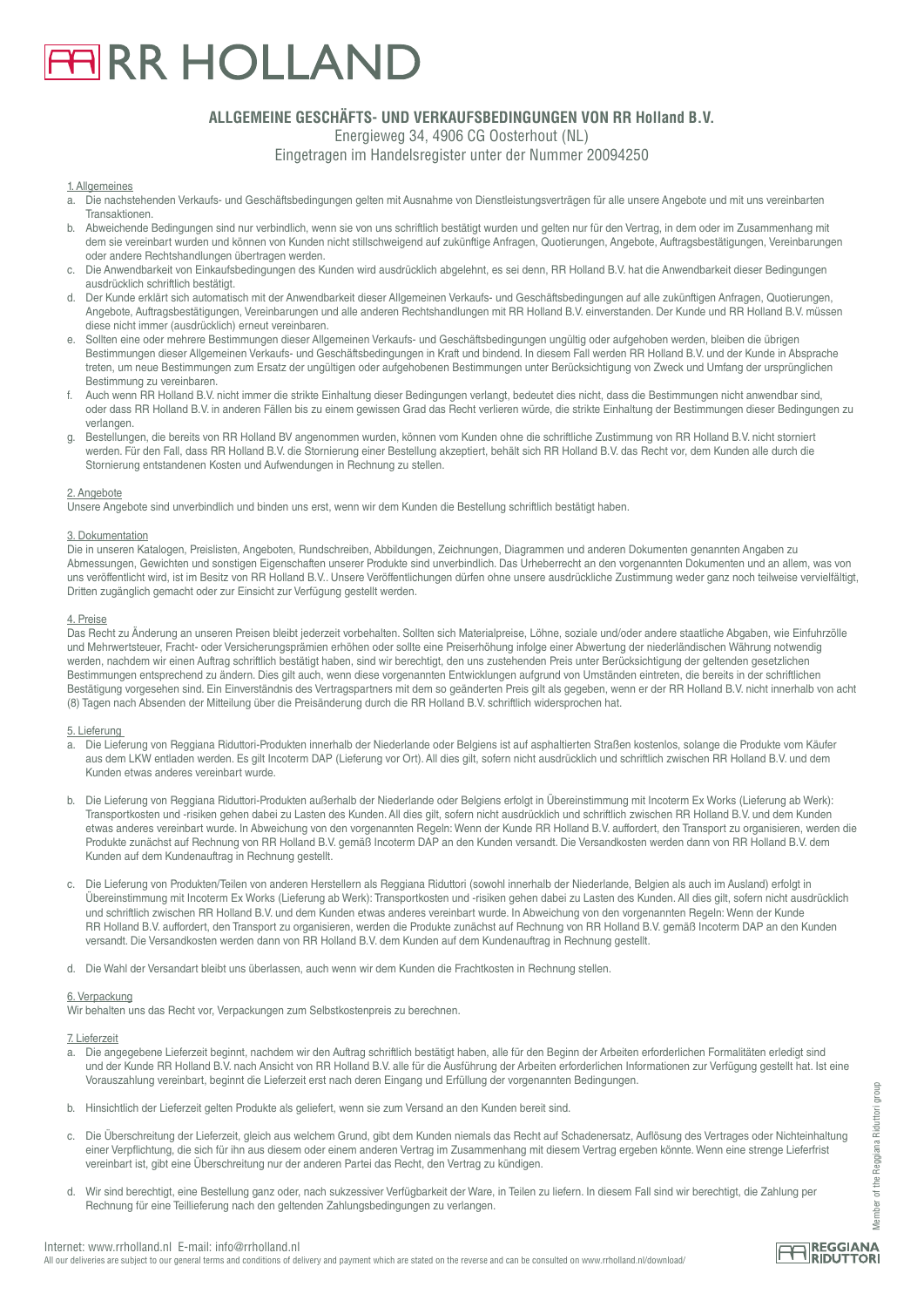# 8. Eigentumsvorbehalt und Risiken bei Eigentumsübergang

- a. Unmittelbar nach der Lieferung der Ware im Sinne von 7b trägt der Kunde das Risiko für alle direkten oder indirekten Schäden, die an oder durch diese Produkte, für den Kunden oder Dritte entstehen können.
- b. Unbeschadet der Bestimmungen des vorstehenden Absatzes und in 7b geht das Eigentum an diesen Produkten erst dann auf den Kunden über, wenn alle Beträge, die uns der Kunde in Bezug auf diese Produkte schuldet, einschließlich Zinsen und Kosten, bezahlt sind.
- c. Hinsichtlich unbezahlter Rechnungen des Kunden wird davon ausgegangen, dass sich die von RR Holland B.V. gelieferten Artikelbestände im Lager des Kunden auf sie beziehen.

# 9. Gewährleistung, Haftung und Entschädigungsleistung

a. Wir bürgen sowohl für die Tauglichkeit der von uns gelieferten Produkte als auch für die Qualität der von uns dafür gelieferten und verwendeten Materialien unter den nachstehend aufgeführten Einschränkungen in dem Maße, dass alle Mängel an gelieferten Produkten, für die der Kunde nachweist, dass sie innerhalb von 24 Monaten nach Lieferung im Sinne von 7b durch Fehler in der von uns festgelegten Konstruktion, unsachgemäße oder fehlerhafte Ausführung oder Verwendung unzulänglichen Materials entstanden sind, von uns kostenlos behoben werden. Zu diesem Zweck hat der Kunde die mangelhafte Ware frachtfrei an unsere Adresse zurückzusenden.

 Wir sind daher in keinem Fall verpflichtet, Schäden vor Ort zu beheben. Diese Gewährleistungsbestimmungen erlöschen, wenn und sobald der Käufer und/oder Dritte ohne unsere vorherige schriftliche Zustimmung eigenmächtig Arbeiten an gelieferten Produkten durchgeführt haben.

- b. Wenn wir im Rahmen unserer Gewährleistungsverpflichtung Produkte oder Teile durch neue ersetzen, liefern wir diese kostenlos und frei Haus, ansonsten jedoch zu den gleichen Bedingungen wie für die zu ersetzenden Teile. Produkte oder Teile, die durch neue ersetzt werden, gehen bei Lieferung der Ersatzteile wieder in unser Eigentum über und sind vom Kunden kostenlos an uns rückzusenden.
- c. Die Garantie gilt nicht für Mängel, die auf gesetzliche Vorschriften hinsichtlich Art oder Qualität der verwendeten Materialien zurückzuführen sind; sie gilt auch nicht für Lackier- und Chromarbeiten, es sei denn, der Schaden wurde durch Qualitäts- und/oder Konstruktionsfehler anderer Teile verursacht. Äußerlich sichtbare Mängel hat uns der Kunde innerhalb von 8 Tagen nach Erhalt der Ware zu melden, andernfalls erlischt unsere Gewährleistungspflicht für solche Mängel.
- e. Eine unterstellte Verletzung unserer Gewährleistungsverpflichtung entbindet Kunden nicht von den Verpflichtungen, die sich für sie aus dieser oder einer anderen mit uns geschlossenen Vereinbarung ergeben können.
- f. Wir sind nicht verpflichtet, eine Garantie gleich welcher Art zu geben, wenn der Kunde eine Verpflichtung, die sich für ihn aus dieser oder einer anderen Vereinbarung im Zusammenhang mit dieser Vereinbarung ergeben könnte, überhaupt nicht, nicht ordnungsgemäß oder nicht rechtzeitig erfüllt.
- g. Unsere Haftung ist auf die oben beschriebene Gewährleistungspflicht beschränkt. Wir haften keinesfalls für direkte oder indirekte Schäden, die direkt oder indirekt durch den Betrieb oder Nichtbetrieb der von uns gelieferten oder verarbeiteten Produkte oder durch Personal in unserem Dienst an Produkten und/oder Personen - unabhängig davon, von wem oder von was - verursacht werden. Der Käufer ist verpflichtet, uns von allen Ansprüchen Dritter in Bezug auf diese Kosten, Schäden und Zinsen freizustellen, es sei denn, dieser Schaden ist auf Vorsatz oder grobe Fahrlässigkeit von RR Holland B.V. selbst zurückzuführen.
- h. Können die Gewährleistungsverpflichtungen nicht erfüllt werden, z.B. aufgrund von Ein- und/oder Ausfuhrverboten, Streiks oder anderen unvorhersehbaren Umständen, werden sie ausgesetzt.
- i. Die vorgenannten Garantiebestimmungen gelten nur für Produkte von Reggiana Riduttori. Für andere Produkte gelten die Garantiebestimmungen der jeweiligen Hersteller dieser Produkte.

#### 10. Zahlung

- a. Die Zahlung hat innerhalb von 30 Tagen nach Lieferung der Produkte oder Dienstleistungen zu erfolgen. Dem Käufer ist es nicht gestattet, einen Betrag mit dem von ihm geschuldeten Betrag zu verrechnen.
- b. Wir schließen jeden Kaufvertrag unter der aufschiebenden Bedingung ab, dass die von uns erhaltenen Informationen eine ausreichende Kreditwürdigkeit des Käufers belegen.
- c. Wir sind jederzeit, auch nachdem wir einen Auftrag ganz oder teilweise ausgeführt haben, vor der weiteren Lieferung berechtigt, den Käufer zu verpflichten, zu unserer Zufriedenheit Zusicherungen zu geben, dass er seinen Zahlungsverpflichtungen nachkommen wird.
- d. Bei Überschreitung der Zahlungsfrist ist die andere Vertragspartei verpflichtet, ohne Mitteilung einer Inverzugsetzung Zinsen in Höhe von 1% pro Monat auf den jeweils ausstehenden Betrag zu zahlen. Alle gerichtlichen und außergerichtlichen Kosten, die RR Holland B.V. zur Eintreibung der Forderungen bei der anderen Partei entstehen, gehen zu Lasten der anderen Partei. Die außergerichtlichen Kosten werden hierbei auf mindestens 15% der Forderung veranschlagt und in Rechnung gestellt. Wenn die andere Partei ihren Verpflichtungen nicht nachkommt, ist RR Holland B.V. darüber hinaus berechtigt, den Vertrag ohne gerichtliche Intervention ganz oder teilweise aufzulösen.
- e. Abweichend von den Bestimmungen der Klausel 10a sind wir berechtigt, nur gegen Vorauskasse, Barzahlung oder Nachnahme zu liefern, gegebenenfalls abweichend von im Voraus getroffenen Vereinbarungen, wenn dazu nach unserem Ermessen eine Berechtigung besteht.

#### 11. Zuständige Gerichtsbarkeit

Alle Streitigkeiten, einschließlich solcher, die nur von einer der Parteien als solche betrachtet werden, die zwischen den Parteien aufgrund dieser Vereinbarung oder aufgrund von Vereinbarungen, die sich aus dieser Vereinbarung ableiten, entstehen können, werden vorbehaltlich der Befugnis der Parteien, die Entscheidungen des Präsidenten des Bezirksgerichts in einem Eilverfahren anzufechten, nach unserem Ermessen entweder dem zuständigen Gericht in Breda, NL, oder dem nach den gesetzlichen Bestimmungen zuständigen niederländischen Gericht oder einem zu bestellenden und nach der Satzung des Council of Arbitration for Metallurgy and Trade (Schiedsgericht für Metallurgie und Handel) in Den Haag richtenden Schiedsgericht zur Entscheidung vorgelegt.

# 12. Anwendbares Recht

Auf die Vereinbarung zwischen RR Holland und dem Kunden findet ausschließlich niederländisches Recht Anwendung.

#### 13. Reklamationen

Die Gegenpartei muss innerhalb von 10 Arbeitstagen nach Lieferung etwaige Reklamationen an gelieferten Produkten und Dienstleistungen schriftlich an RR Holland richten.

#### 14. Datenschutz

Soweit RR Holland B.V. bei der Abwicklung der Vereinbarung mit dem Kunden personenbezogene Daten von und im Namen des Kunden verarbeitet, gilt die Datenschutzerklärung von RR Holland B.V. Dies ist ein gesondertes Dokument zusätzlich zu diesen Allgemeinen Verkaufs- und Geschäftsbedingungen, bildet aber einen integralen Bestandteil dieser Allgemeinen Verkaufs- und Geschäftsbedingungen.

#### 15. Änderung der Allgemeinen Verkaufs- und Geschäftsbedingungen

RR Holland B.V. behält sich das Recht vor, diese Allgemeinen Verkaufs- und Geschäftsbedingungen zu ändern.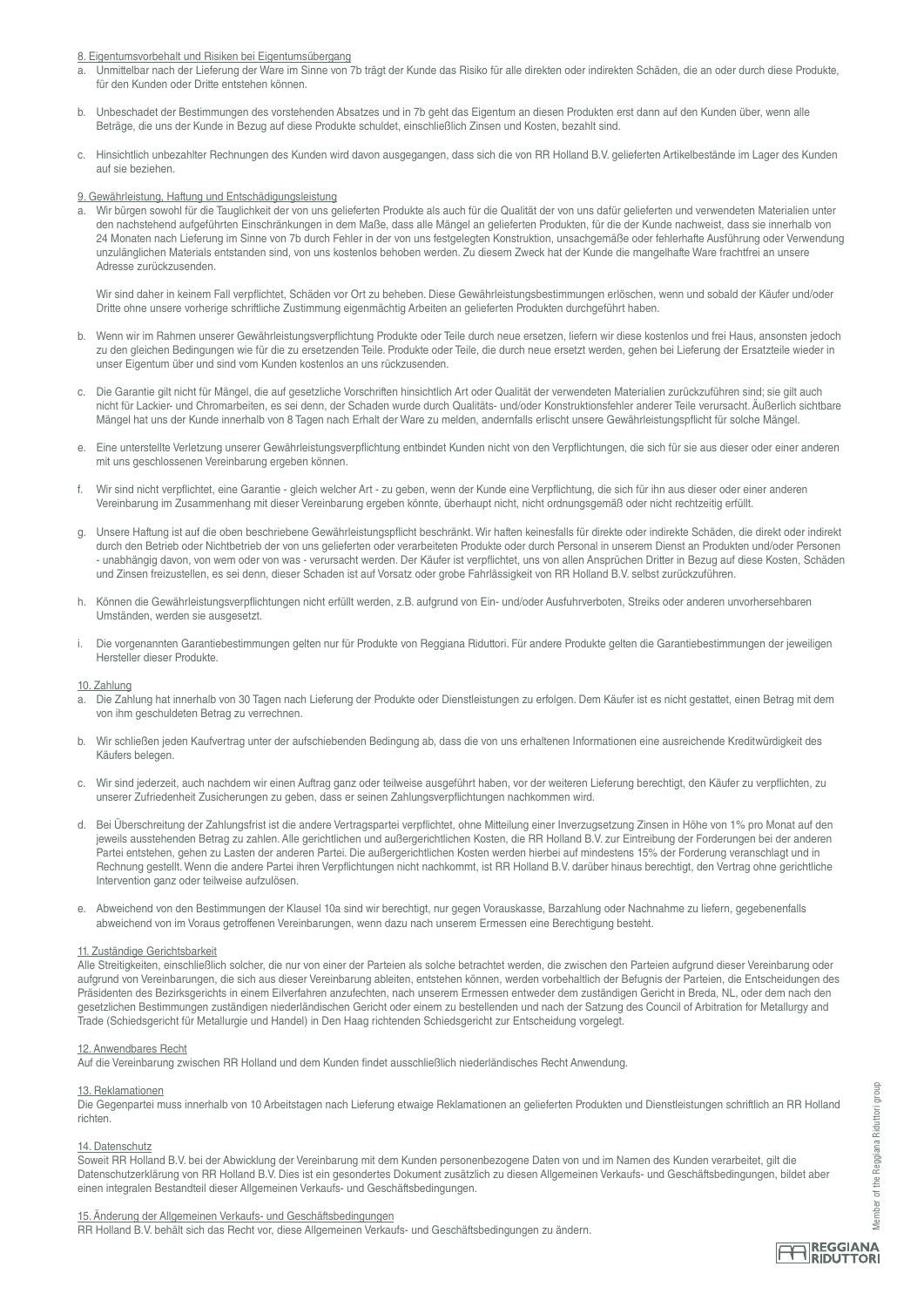# **FIRR HOLLAND**

# **CONDITIONS GÉNÉRALES DE VENTE de RR Holland B.V.**

Energieweg 34, 4906 CG Oosterhout (Pays-Bas)

Reprise au registre de la Chambre de Commerce sous le numéro 20094250

# 1. Généralités

- a. Les conditions de vente ci-dessous s'appliquent à toutes nos offres et à toute transaction conclue avec nous, à l'exception des contrats de service.
- Des conditions différentes ne sont contraignantes que si nous les avons confirmées par écrit et elles ne s'appliquent qu'au contrat pour lequel ou en lien avec lequel elles ont été acceptées et pas à une demande, un devis, une offre, une confirmation de commande, un contrat ou un autre acte légal éventuel ultérieur.
- L'application des Conditions d'achat de clients est explicitement rejetée, sauf si RR Holland B.V. a explicitement accepté par écrit l'application de telles conditions. d. Le client accepte automatiquement l'application de ces conditions générales à des demandes, devis, offres, confirmations de commande, contrats et autres actes légaux ultérieurs avec RR Holland B.V. Le client et RR Holland B.V. ne doivent pas toujours les accepter (explicitement) à chaque fois.
- e. Si une ou plusieurs clauses des présentes conditions générales sont nulles ou annulées, les autres clauses des présentes conditions générales resteront en vigueur et s'appliqueront. Dans ce cas, RR Holland B.V. et le client se consulteront afin de se mettre d'accord sur de nouvelles clauses pouvant remplacer les clauses non valables ou annulées, en prenant en compte l'objet et la portée de la clause d'origine.
- f. Si RR Holland B.V. n'exige pas toujours un respect strict des présentes conditions générales, cela ne signifie pas que les clauses de ces dernières ne sont pas d'application, ni que RR Holland B.V. perd dans une certaine mesure le droit d'exiger le respect strict des clauses des présentes conditions générales dans d'autres cas.
- g. Les commandes qui ont déjà été acceptées par RR Holland B.V. ne peuvent pas être annulées par le client sans l'autorisation écrite de RR Holland B.V. Au cas où RR Holland B.V. accepte l'annulation de la commande, RR Holland B.V. se réserve le droit de facturer au client les frais et toute dépense découlant de l'annulation.

# 2. Offres

Nos offres sont non contraignantes et nous ne sommes liés qu'une fois que nous avons confirmé la commande par écrit au client.

# 3. Documentation

Les données mentionnées dans nos catalogues, listes de prix, offres, circulaires, illustrations, dessins, schémas et autres documents et relatives aux dimensions, aux poids et à d'autres qualités de nos produits, ne sont pas contractuelles. Le droit d'auteur sur les documents susmentionnés et sur tout ce que nous publions appartient à RR Holland B.V. Nos publications ne peuvent être copiées, en tout ou en partie, rendues disponibles à des tierces parties ou pour consultation sans notre autorisation expresse.

# 4. Prix

Nos prix sont sans engagement. Si les prix des matériaux, des salaires, des taxes sociales et/ou autres taxes gouvernementales (comme les droits de douane et la TVA), du transport ou des primes d'assurance augmentent, ou qu'un prix augmente à la suite d'une dépréciation de l'euro (€), après que nous avons confirmé la commande par écrit, même si cela arrive à la suite de circonstances déjà prévues dans la confirmation écrite, nous avons le droit de modifier le prix qui nous est dû en conséquence, en tenant compte de toute clause légale d'application. L'autre partie est supposée avoir accepté le prix modifié si elle n'y a pas fait objection en écrivant à RR Holland B.V. dans les huit (8) jours qui suivent l'envoi par RR Holland B.V. de l'avis de modification du prix.

#### 5. Livraison

- a. La livraison des produits Reggiana Riduttori aux Pays-Bas ou en Belgique est gratuite sur une route asphaltée, et ils doivent être déchargés du camion par l'acheteur. L'incoterm DAP (rendu au lieu de destination) s'applique. Tout ceci s'applique, sauf accord explicite écrit contraire entre RR Holland B.V. et le client.
- b. La livraison des produits Reggiana Riduttori hors des Pays-Bas ou de Belgique a lieu conformément à l'incoterm Ex Works : les frais de transport et les risques sont supportés par le client. Tout ceci s'applique, sauf accord explicite écrit contraire entre RR Holland B.V. et le client. Contrairement à ce qui précède : si le client demande à RR Holland B.V. d'organiser le transport, les produits sont envoyés au client à la charge de RR Holland B.V., conformément à l'incoterm DAP. Les frais d'envoi sont alors facturés par RR Holland B.V. au client sur le bon de commande.
- c. La livraison de produits/pièces d'autres fabricants que Reggiana Riduttori (aux Pays-Bas, en Belgique et à l'étranger) se fait conformément à l'incoterm Ex Works : les frais de transport et les risques sont supportés par le client. Tout ceci s'applique, sauf accord explicite écrit contraire entre RR Holland B.V. et le client. Contrairement à ce qui précède : si le client demande à RR Holland B.V. d'organiser le transport, les produits sont envoyés au client à la charge de RR Holland B.V., conformément à l'incoterm DAP. Les frais d'envoi sont alors facturés par RR Holland B.V. au client sur le bon de commande.
- d. Le choix du mode de transport nous revient, même si nous facturons les frais de transport au client.

# 6. Emballage

Nous nous réservons le droit de facturer l'emballage au prix coûtant.

#### 7. Délai de livraison

- a. Le délai de livraison spécifié commence à courir après que nous avons confirmé la commande par écrit, que toutes les formalités nécessaires au commencement du travail ont été effectuées et que le client a fourni à RR Holland B.V. toutes les informations requises pour l'exécution du travail, de l'avis de RR Holland B.V. Si un paiement par avance a été stipulé, le délai de livraison ne commencera à courir qu'une fois qu'il a été reçu et que les conditions précitées ont été remplies.
- b. En ce qui concerne le délai de livraison, les marchandises sont réputées livrées lorsqu'elles sont prêtes à être expédiées au client.
- c. Le dépassement du délai de livraison, pour quelque raison que ce soit, ne donnera jamais au client le droit à une compensation, à une résiliation du contrat ou au non-respect de toute obligation qui pourrait lui être imposée à la suite du présent contrat ou de tout autre contrat lié au présent contrat. Si un délai strict a été convenu, le dépassement de celui-ci ne donnera à l'autre partie que le droit de résilier le contrat.
- d. Nous sommes en droit de livrer une commande en entier ou, à la suite de la disponibilité successive des marchandises, en différentes parties. Dans ce cas, nous sommes en droit d'exiger le paiement par une facture relative à une livraison partielle conformément aux conditions de paiement d'application.

## 8. Risque de transfert de la propriété et réserve de propriété

- a. Immédiatement après que les marchandises sont considérées comme livrées au sens de la clause 7b, le client supporte le risque pour tous les dommages directs ou indirects qui pourraient être infligés à ou par ces marchandises, pour le client ou pour des tierces parties.
- b. Sans préjudice des clauses du précédent paragraphe et de la clause 7b, la propriété de ces marchandises ne sera transférée au client que dès que tout ce que le client nous doit par rapport à ces marchandises, y compris tous les intérêts et tous les frais, a été payé.
- c. En ce qui concerne les factures impayées du client, on considérera que les stocks d'articles fournis par RR Holland B.V. et présents dans l'entrepôt du client y sont liés.

Member of the Reggiana Riduttori group

Member

of the Reggiana Riduttori

aroup

All our deliveries are subject to our general terms and conditions of delivery and payment which are stated on the reverse and can be consulted on www.rrholland.nl/download/